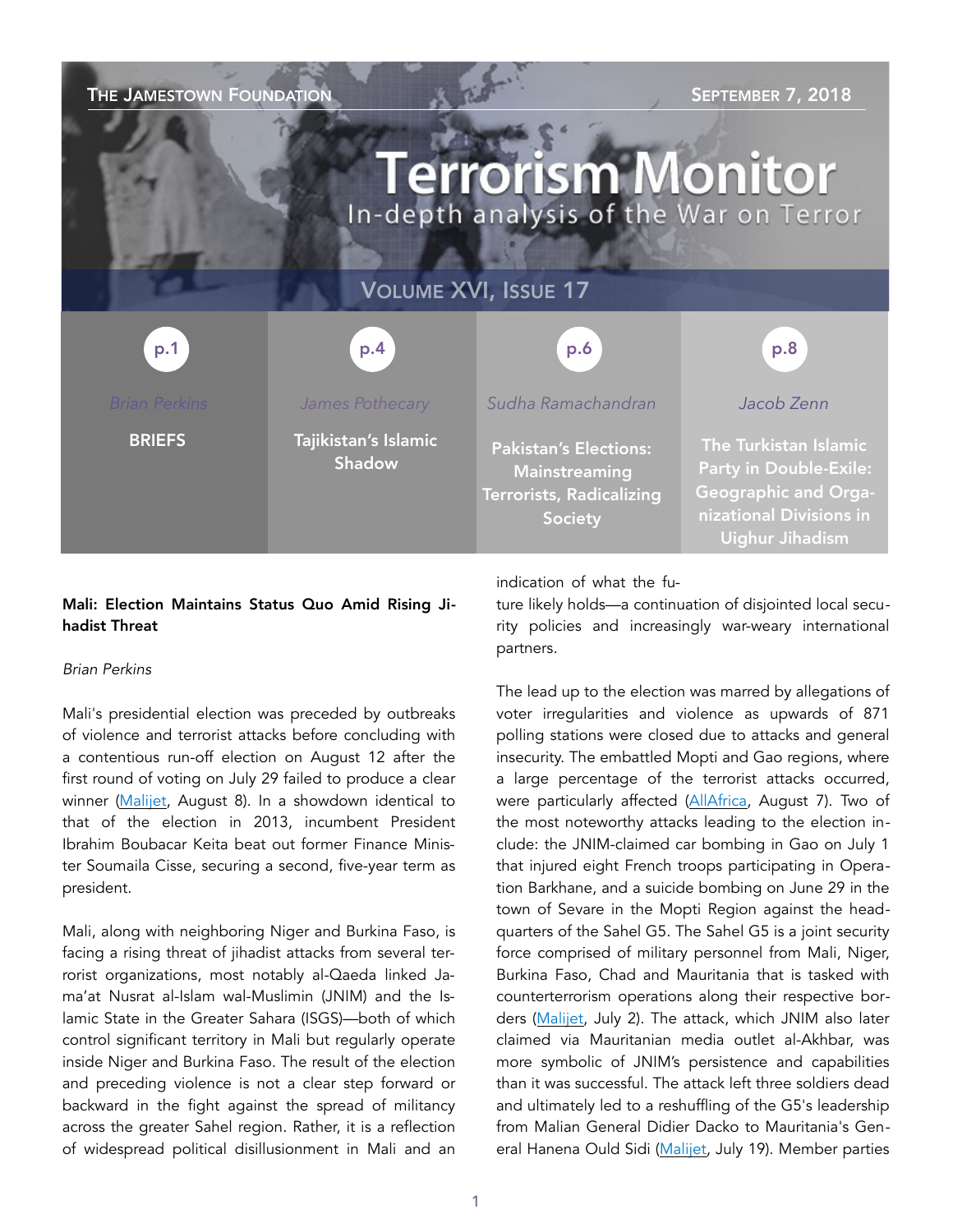hope the reshuffle will help spur momentum and lead to greater buy-in from Mauritania. In comparison to the other member states, Mauritania is less affected by JNIM and ISGS attacks and has contributed fewer resources.

While the G5 managed to reshuffle its leadership, voters in Mali elected to move forward with the status quo despite the generally poor perception of Keita, who was sworn in on September 4, just one day before the United States officially added JNIM to its list of designated terrorist organizations [\(Africa News](http://www.africanews.com/2018/09/05/mali-looking-ahead-at-president-boubacar-keita-s-second-term/), September 5; U.S. [Department of State](https://www.state.gov/r/pa/prs/ps/2018/09/285705.htm), September 5). While the result of the election does not inspire great optimism, it could still be a better outcome than if the untested Soumalia Cisse won the election.

The country has not made significant strides forward in terms of economic issues, corruption, or security. Widespread accusations of extrajudicial killings by Malian security forces have worsened communal violence in the northern and central regions and hindered counterterrorism operations against JNIM and ISGS. Signatories to the 2015 peace deal with Tuareg-led rebel groups—yet to be fully implemented—have played an active role in facilitating the activities of various jihadist groups. Despite all of this and Keita's overall lackluster performance, he at least brings with him somewhat of a sense of predictability in his relationships and political dealings, which is beneficial for a country that needs to continue fostering strong relationships with its counterterrorism partners and donors. As France seeks to reduce the number of troops participating in Operation Burkhane and the United States is reportedly considering pulling U.S. counterterrorism forces in neighboring Niger as it shifts focus to Russia and China, Mali's need for stable leadership is particularly strong [\(New York](https://www.nytimes.com/2018/09/02/world/africa/pentagon-commandos-niger.html)  [Times](https://www.nytimes.com/2018/09/02/world/africa/pentagon-commandos-niger.html), September 2).

#### **Indonesia: Anti-terror Law Risks Creating Jihadist Incubators and Driving Recruitment**

#### *Brian Perkins*

This past May, three families conducted a spate of attacks that left 12 dead, not including the attackers, in Surabaya, Sidoarjo, and Pekanbaru, Indonesia ([Jakarta](http://www.thejakartapost.com/news/2018/05/14/25-killed-in-east-java-attacks-including-13-suicide-bombers.html)  [Post,](http://www.thejakartapost.com/news/2018/05/14/25-killed-in-east-java-attacks-including-13-suicide-bombers.html) May 14; [Jakarta Post](http://www.thejakartapost.com/news/2018/05/16/riau-police-hq-attacked-by-three-men.html), May 16). Since then, Indonesia's police and counterterrorism unit, Densus 88, have killed dozens of suspected terrorists and arrested upwards of 400 more. The frequency of terrorism-related arrests has only increased since the government passed a new anti-terror law in May that went into force on June 22, with more than 350 suspected terrorists arrested between June 22 and September 4 ([Jakarta Post,](http://www.thejakartapost.com/news/2018/05/25/breaking-indonesia-passes-stronger-antiterrorism-law.html) May 25; [CNN Indonesia](https://www.cnnindonesia.com/nasional/20180904102833-12-327392/tiga-bulan-uu-terorisme-polri-ciduk-350-terduga-teroris-jad), September 4).

The law broadly expands police and military powers, allowing authorities to preemptively arrest individuals with "suspected" ties to terrorist organizations and granting them authority to detain suspects for longer without officially charging them. The South Jakarta District Court also officially banned the Islamic State-linked Jemaah Ansharut Daulah (JAD), the country's most ac-tive terrorist organization ([Jakarta Post](http://www.thejakartapost.com/news/2018/07/25/jad-indicted-as-banned-terror-organization.html), July 25). Anyone "determined" to be a member or who has played a role in recruitment can be imprisoned for two to seven years while prominent members and leaders face sentences of three to 12 years. Considering that authorities have issued statements indicating that if they look hard enough they can find terrorist links, this is a worrisome development. Previously, authorities could not arrest or prosecute individuals for belonging to, or having connections with, a terrorist group. Instead, they could only arrest those involved in attacks or plots.

Indonesian prisons are already chronically overcrowded and understaffed, with terrorists currently housed primarily at Police Mobile Brigade headquarters in Depok, where a deadly prison riot linked to JAD occurred in May, and at district prisons ([Tempo,](https://en.tempo.co/read/news/2018/05/09/055918310/DPR-Calls-for-Evaluation-following-Brimob-Prison-Riot) May 9). Prison officials attempt to house terrorists away from other inmates, but crowding has inevitably resulted in them housing terrorists with other prisoners. The government has already stated they are quickly running out of room to accommodate the influx of inmates charged with terrorism. In fact, on August 7, the National Police confirmed they are building a maximum security prison to house terrorists in Cikeas, West Java. Construction is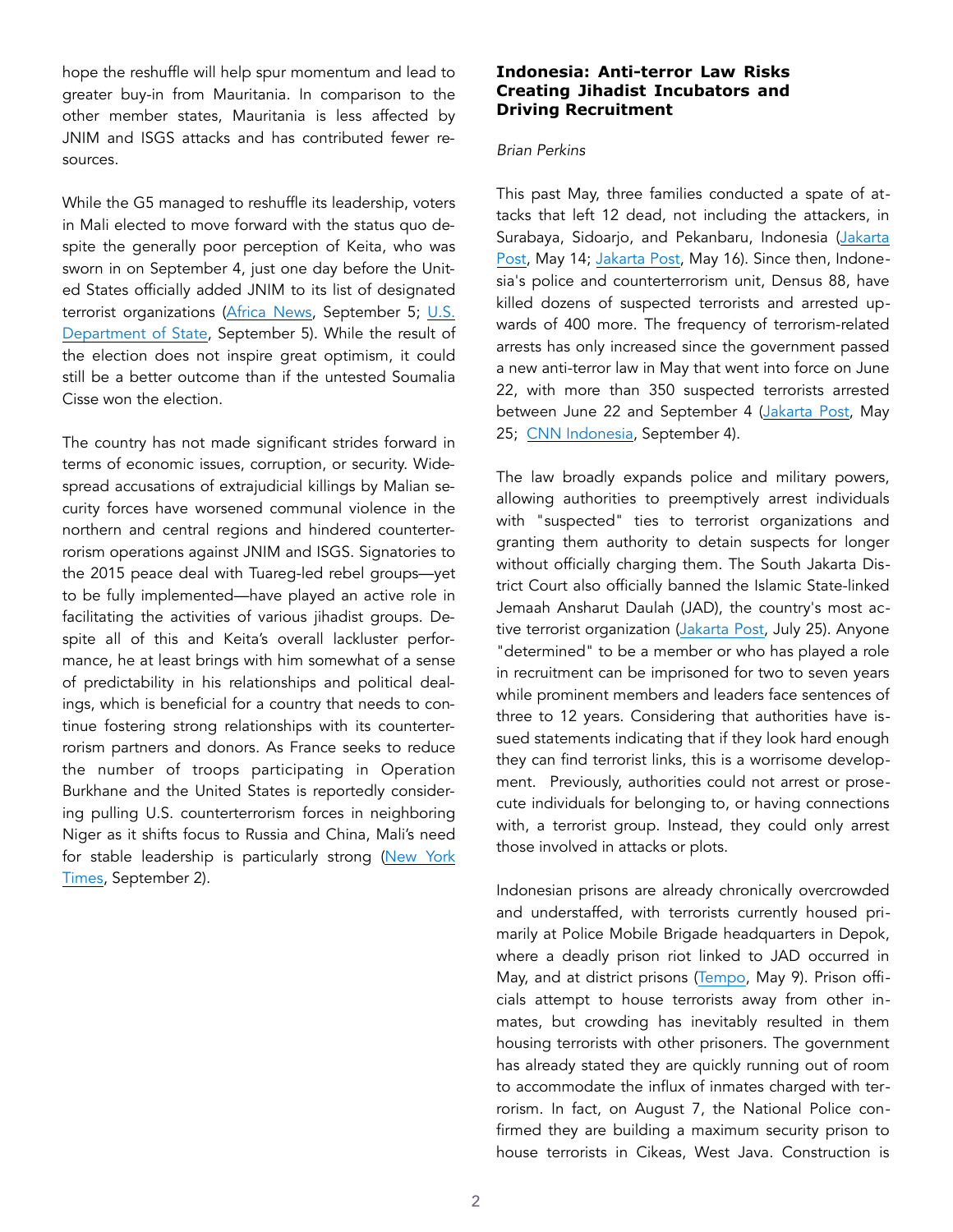reportedly beginning in early September and is intend-ed for completion by the end of 2018 ([Jakarta Globe,](http://jakartaglobe.id/news/police-build-new-detention-center-terrorists/) August 8).

The new legislation and subsequent influx of inmates raises the threat of further radicalization while imprisoned. The amended anti-terror law and the creation of a designated terrorist prison will likely result in less-threatening, low level "terrorists" being imprisoned alongside those returning from fighting with the Islamic State in Syria and individuals materially involved in attacks in Indonesia. While imprisoning terrorists in one facility prevents the radicalization of ordinary criminals, the government will need to address the fact that an entire prison will be filled with both already hardened terrorists and inmates who are clearly susceptible to becoming more radicalized than when they entered. Inmates sentenced for menial connections to JAD and other groups will finish shorter sentences and rejoin society further exposed to radical Islam and with heightened animosity toward the government.

New legislation to tackle the rising terrorist threat is a positive step, but the law's breadth and implementation thus far are adding additional stress on the country's already overburdened prisons. The new law threatens to turn these prisons into jihadist incubators, a threat made more apparent by the prison riot in Depok. The arrests of individuals even loosely tied to JAD, meanwhile, are likely to spark retaliatory attacks and drive recruitment in less moderate mosques and within the communities most affected. In fact, a pro-IS hacking group published threats on social media on August 13 directed at the government stating "you have oppressed our brothers, jailed, killed and tortured our brothers" and " we will find you and we will kill you. Expect us" ([Channel News](https://www.channelnewsasia.com/news/asia/pro-islamic-state-hackers-threaten-terror-attacks-against-10644690)  [Asia,](https://www.channelnewsasia.com/news/asia/pro-islamic-state-hackers-threaten-terror-attacks-against-10644690) Aug 23). Locals have also noted that "resentment and support is building as the parents, shopkeepers, and teachers are being violently hauled off and held while Densus search for evidence to support the claim of terrorism" and that "discussion at mosques are more heated, shifting toward a dangerous territory."[1] While the fact that the attacks in May were carried out by families might be an anomaly, widespread arrests, some of which could be baseless, do raise the specter of entire familial groups becoming increasingly alienated and ultimately radicalized; and of mosques straying further toward radical teachings.

[1] Author's interview with an Indonesian researcher based in West Java on August 25, 2018.

#### **Notes**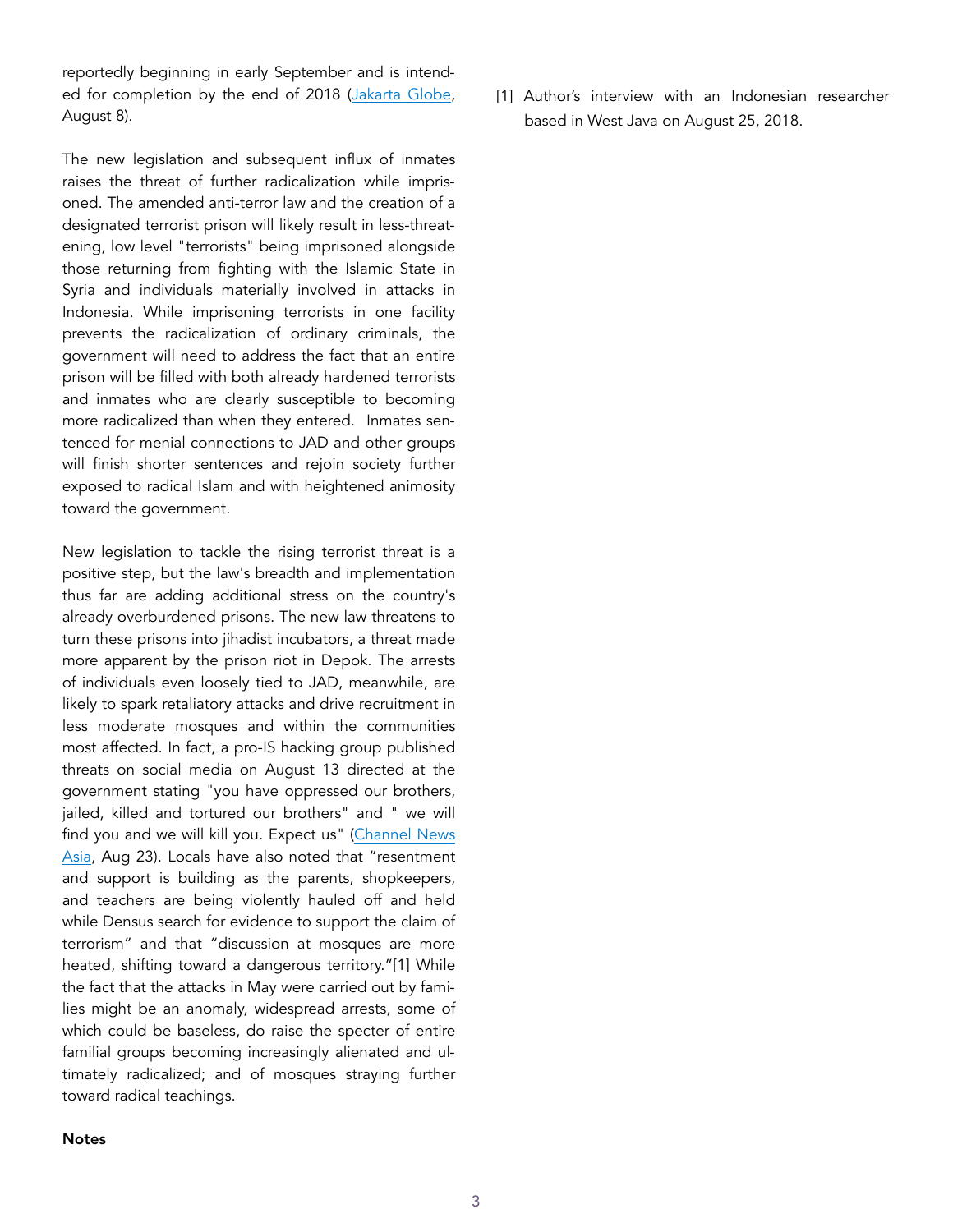## Tajikistan's Islamist Shadow

*James Pothecary* 

#### Introduction

A sedan struck seven foreign cyclists riding through Tajikistan's Danghara district on July 29. Despite initial confused reports that it was nothing more than a car accident, grainy footage quickly emerged of the vehicle's driver deliberately swerving to hit the bikers. A group of men then "exited the car and stabbed the cyclists with knives," according to the United States Embassy in Dushanbe. Within minutes, four cyclists—two American, one Dutch and one Swiss—were dead, with several more injured.

The Tajikistani government mobilized rapidly and decisively. After identifying the likely location of the suspects based on the car's license plate, a major law enforcement operation began. The exact circumstances are unclear, but four of the suspects were shot dead during the arrest and several others taken into custody. This was announced in a statement from the Tajikistan Interior Ministry, which included pictures of both the deceased and the detained.

#### Responsibility

Almost immediately, the government blamed the shattered political opposition, the Islamic National Renaissance Party (INRP) for the attack. The event was seized on as a chance to legitimize their suppression of the group. Citing a confession allegedly extracted from one of the detained men, authorities have sought to suppress any journalistic investigation into the incident that might lead to a different conclusion—that the attack was, in fact, linked to the Islamic State (IS) [\(Radio Free](https://www.rferl.org/a/tajik-police-cyclist-attack-journalists-harassed/29407351.html) [Europe/Radio Liberty,](https://www.rferl.org/a/tajik-police-cyclist-attack-journalists-harassed/29407351.html) August 2).

The evidence seems to favor this hypothesis. IS, having already claimed responsibility for the attack, released a video showing five young, Russian-speaking men pledging allegiance to Abu Bakr al-Baghdadi ([Jihadology,](https://jihadology.net/2018/07/30/tajikistan-cycling-tour-attack/) July 31). These individuals appear to match the photos of the suspects published by Tajikistan's own interior ministry, although a formal identification has not been made. Furthermore, the modus operandi of the attack is a clear fulfillment of the command issued in the very first issue of IS' online magazine *Rumiyah* in September 2016: *Stab them, shoot them, poison them, and run them down with your vehicles'* ([Jihadology,](https://jihadology.net/2016/09/05/the-islamic-state-releases-a-new-magazine-rome-1/) September 2016)*.* 

This phrase has been heeded by the global jihadist community. Militants launching attacks in France, Sweden and the United Kingdom, among others, have similarly used vehicles as a weapon. Difficult to detect and deadly effective, it should be of no surprise that this trend has spread to the Central Asian steppes.

#### **Typicality**

An attack against tourists is extremely atypical in Central Asia, where political violence of this kind is almost unheard of. However, Central Asian—particularly Uzbek and Tajik—fighters have earned themselves a fearsome reputation in the jihadist communities of Afghanistan and the Levant. Groups like the Islamic Movement of Uzbekistan, formed from the chaos of a disintegrating Soviet Union, have acted as incubators for cadres of highly trained fighters. These jihadists have continued to fight in Pakistan's Waziristan, in support of the Afghan Taliban, and against the Syrian government. Analysts believe that Central Asian fighters represent one of the largest contingents of IS fighters in Iraq and Syria.

The conditions in Tajikistan are ripe for jihadism to flourish. The lack of economic opportunities makes the prestige and salary associated with jihadist fighters increasingly attractive to swathes of the local population. Meanwhile, the government has continually attempted to place Islam—the dominant national religion—under its control. Imams are regulated through state-controlled councils and watched carefully by intelligence officers. Expressions of Islamic piety, such as wearing the hijab or other forms of Islamic clothing, can lead to harassment and arrest.

These policies have backfired and are partially responsible for the growth of Tajikistani jihadism. The high-profile example of Gulmurod Khalimov, a former special forces police commander, who defected to IS in 2015 – disillusioned with Dushanbe's polices towards Islam – shows the link between state suppression of religion and radicalization ([Asia-Plus,](https://www.asiaplus.tj/en/news/tajikistan/security/20150601/tajik-law-enforcement-authorities-launches-investigation-former-omon-commander) June 1, 2015). The government's insistence on blaming the INRP, which is ideologically Islamist, is indicative of Dushanbe's intentions to further expand its control over Tajikistani religious institutions. This has, and will, further drive radicalization.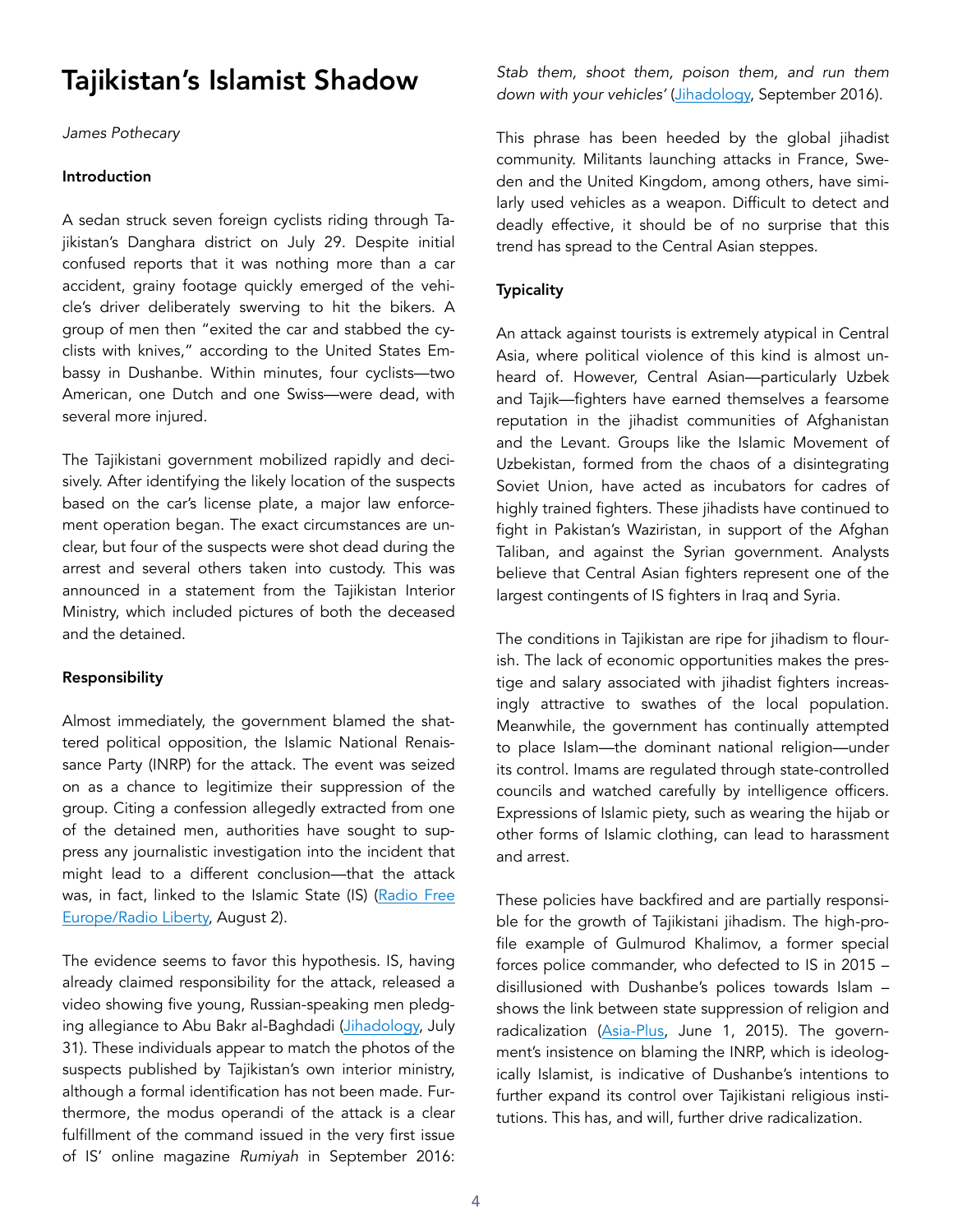It is too early to say whether this incident is an aberration or the opening salvo of a jihadist campaign in Tajikistan. The attack against the cyclists, while unusual, showed only limited capability by this alleged cell, which has been subsequently neutralized by the Tajikistani security forces. The wording of the IS communiqué that followed, claiming that the men had responded to the "call" to action, suggests that the cell had little logistical or operational support from IS trainers and experts.

#### Implications

The most immediate consequence of the attack will be a further crackdown on the Tajikistani political opposition. The government's decision to blame the INRP is clearly politically motivated and will be used to legitimize the further suppression of activists or political figures opposed to the highly authoritarian and long-standing President Emomali Rahmon. Given the near-certainty that it was IS' pernicious ideology that led to the events of July 29, of far more importance would be an analysis of the implications that a wave of returning fighters would have on Tajikistan.

A return has never looked more likely. Military operations in Iraq and Syria have destroyed IS' proto-state. Without urban areas in the Levant, fighters have retreat-ed to the Hamrin Mountains to regroup ([Iraqi News](https://www.iraqinews.com/iraq-war/paramilitary-troops-kill-three-islamic-state-militant/), December 27, 2017). In North Africa, the group's branches in Libya and Egypt have struggled to expand their territorial holdings. Initial forays into Afghanistan have proven more successful, although IS faces an array of hostile factions, ranging from the Taliban to the U.S. Air Force. With a pre-established foothold in Afghanistan's Nangarhar province, conditions in Tajikistan are ripe for exploitation and, due to porous regional borders, the situation looks bright for returning Tajik fighters.

The Tajikistani state is impoverished and will likely be hard-pressed to deal with such a scenario. Intelligence, law enforcement and military forces are poorly trained, undermanned and under-equipped. The 1300-kilometer-plus border is highly insecure and regularly crossed by smugglers, militants and other hostile actors. The Afghan government has extremely limited control in the northern province of Badakhshan, separated from Tajikistan only by the Panj River—a potential corridor for militant returnees. Russia, the major power in the region, is certainly taking the threat seriously. A recent joint military exercise between Russian troops stationed at the federation's Tajikistan base and local military forces concentrated on defending the border regions from a concerted assault by Taliban loyalists ([Press TV,](https://www.presstv.com/DetailFr/2018/07/17/568430/Tajikistan-Russia-drills-Taliban-Afghanistan) July 17).

Already, the attack has likely derailed Dushanbe's plan to boost its coffers by developing its tourism industry, concentrating on the steady stream of hikers, mountaineers and cyclists that choose to visit the steppes. Until the incident, tourism in Tajikistan was booming. Between January and July this year, Tajikistan saw around 900,000 visitors, compared to around 430,000 throughout the entirety of 2017 ([Eurasianet,](https://eurasianet.org/s/killings-in-tajikistan-send-chill-through-tourism-business) August 3). The French Foreign Ministry has already advised its citizens to "postpone" planned visits to the country pending the conclusion of the government investigation.

It remains to be seen whether the attack was a singular event or the first skirmish of many. What is clear though is that IS has claimed its first victims in Central Asia, on that long and lonely biking trail through the Pamir Mountains.

*James Pothecary is a counter-terrorism specialist with Healix International, an international security and medical assistance provider which provides services to a range of clients, including the UK's Foreign and Commonwealth Office.*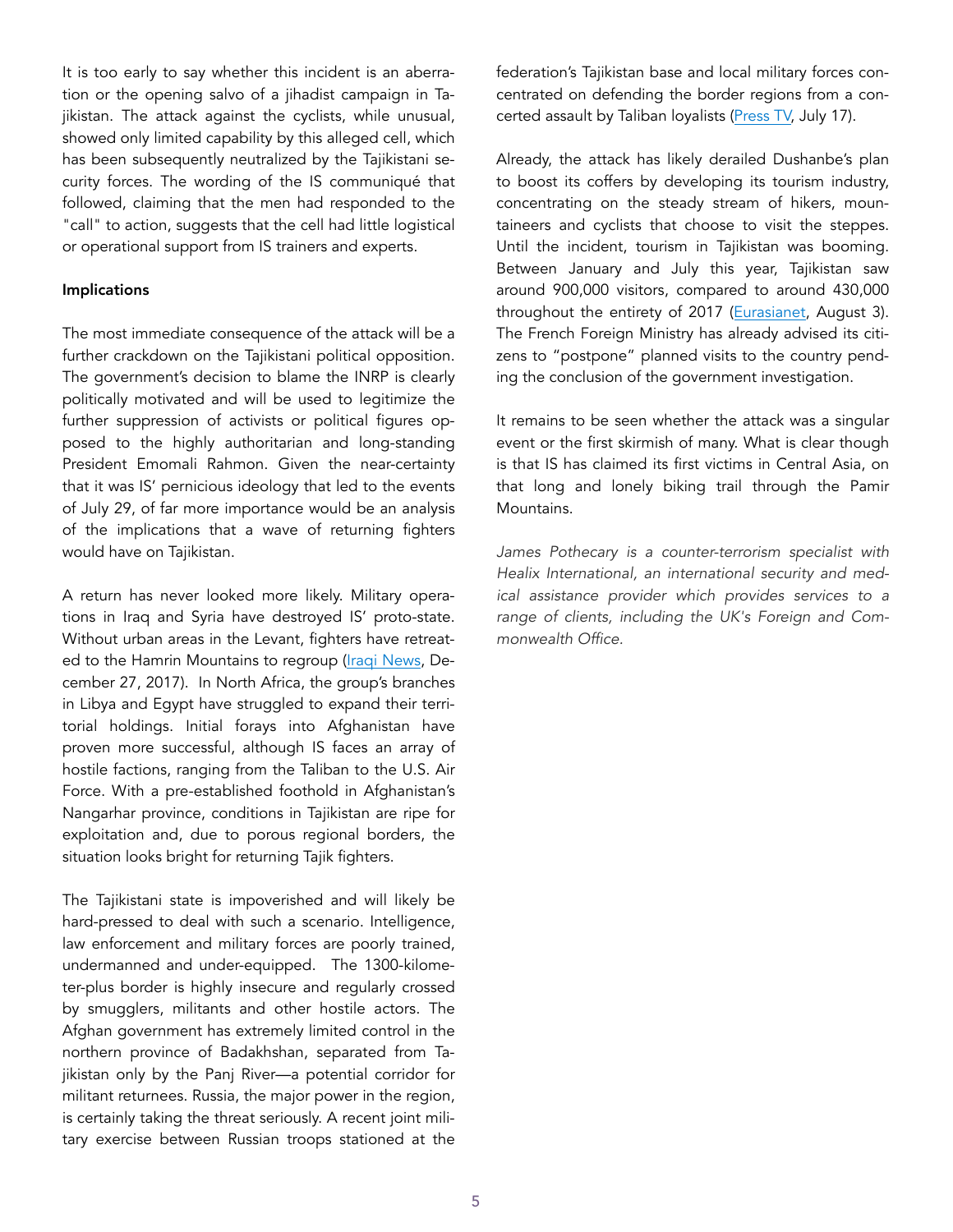# Pakistan's Elections: Mainstreaming Terrorists, Radicalizing Society

#### *Sudha Ramachandran*

Pakistan's recent national and provincial assemblies' elections saw a significant number of candidates from religious extremist and terrorist outfits campaign. None of them won seats to Pakistan's National Assembly and only two managed to win seats to the Sindh provincial assembly. On the surface, the elections were a setback for Pakistan's extremists and terrorists. A closer look at the election campaign and voting trends, however, indicate that there is reason for concern as extremists may have emerged stronger from the July 25 elections.

#### Extremists in the Electoral Arena

Religious extremists and terrorists have contested and campaigned in Pakistan's previous elections, but what set their participation in the recent elections apart was the unprecedented scale on which it happened. Of the roughly 12,000 candidates running for seats in national and provincial assemblies, over 1,500 were from extremist and terror groups ([Gandhara,](https://gandhara.rferl.org/a/terrorist-turned-candidate-pakistani-extremists-contest-national-elections/29388432.html) July 24). Among these groups were the Ahle Sunnat Wal Jamaat (ASWJ), a proscribed Sunni extremist group. Formerly known as the Sipah-e-Sahaba Pakistan, ASWJ broke away from the Lashkar-e-Jhangvi in 1996. It has a bloody record, having carried out hundreds of attacks on Shiite scholars, mosques and religious processions. The ASWJ fielded over 150 candidates in the recent elections, several of whom contested under the name of the Pakistan Rah-e-Haq party or as independents [\(Al Jazeera](https://www.aljazeera.com/indepth/features/quetta-hazaras-despair-religious-supremacists-contest-election-180712222735530.html), July 15).

Another extremist outfit in the fray was the Tehreek-e-Labbaik Pakistan (TLP). The TLP is the electoral front of the Tehreek-e-Labbaik Ya Rasool Allah (TLY). It is an organization of radical Barelvis formed in August 2015 to campaign for the release of Mumtaz Qadri, the assassin of Punjab Governor Salmaan Taseer. The TLP fielded 571 candidates for the national and provincial assemblies [\(Daily Times,](https://dailytimes.com.pk/262291/571-tlp-candidates-in-election-race/) July 4).

The most controversial organization in the electoral arena was the Lashkar-e-Taiba (LeT)/ Jamaat-ud Dawa (JuD). The group has carried out scores of terror attacks in India, including the November 2008 attacks in Mumbai in which 166 people, including six Americans, were killed. The LeT and JuD have been designated as terrorist groups by the United Nations, the United States and India (Pakistan has only banned the LeT, not the JuD arguing that it is engaged in charity work). In August 2017, the LeT/JuD set up a political wing, the Milli Muslim League (MML), which was listed as a terrorist organization earlier this year by the United States [\(Dawn,](https://www.dawn.com/news/1399259) April 3). With the Election Commission of Pakistan refusing to register the MML as a party, the LeT/JuD fielded its candidates on the platform of the Allah-u-Akbar Tahreek. Among its candidates for the National Assembly elections were the son and son-in-law of Hafiz Saeed, the mastermind of the 2008 Mumbai attacks who carries a bounty of USD 10 million on his head, as well as Muhammad Sheikh Yaqoob, a member of LeT's central advisory committee, who is on the U.S.-designated terror list [\(Times of India,](https://timesofindia.indiatimes.com/world/pakistan/hafiz-saeeds-son-son-in-law-among-265-jud-candidates-in-pak-elections/articleshow/64682007.cms) June 22).

#### Rise of TLP

With the exception of the TLP, extremist outfits did not win seats in the recent elections— nor were they expected to. This has been interpreted as voter rejection of extremist groups ([Hindustan Times,](https://www.hindustantimes.com/world-news/extremist-groups-rejected-hafiz-saeed-backed-party-fails-to-win-a-single-seat-in-pakistan-election-results/story-tzdOImlOF7uJ0u8fuCSHxN.html) July 28). "Even mainstream Islamist parties do not do well in Pakistani elections, although they are otherwise popular in terms of their rhetoric and in raw street power," Madiha Afzal, author of Pakistan under Siege: Extremism, Society, and the State told The Diplomat. "So parties that were further right or on the fringe, and certainly those with extremist links were expected to do worse," she said. [1]

There is, however, reason for concern as a closer reading of the results and voting trends reveal a troubling picture. For one, the recent elections mark the entry of two extremist candidates into the Sindh Assembly. Leadership of Islamist groupings in Pakistan that were hitherto in the hands of the Muttahida Majlis-e-Amal, a relatively moderate alliance of Islamist parties like the Jamaat-e-Islami, has shifted to the far more radical TLP. The TLP's political and electoral rise over a short span of a year has been spectacular. On the streets, its sit-ins paralyzed Pakistan's cities and even forced the resignation of Pakistan's Law Minister, Zahid Hamid. In the election arena, its performance has been impressive. The TLP's first attempt at electoral politics was in the Lahore by-election of September 2017, where it won 7,100 votes compared to the winner who secured 61,000. The group's perfor-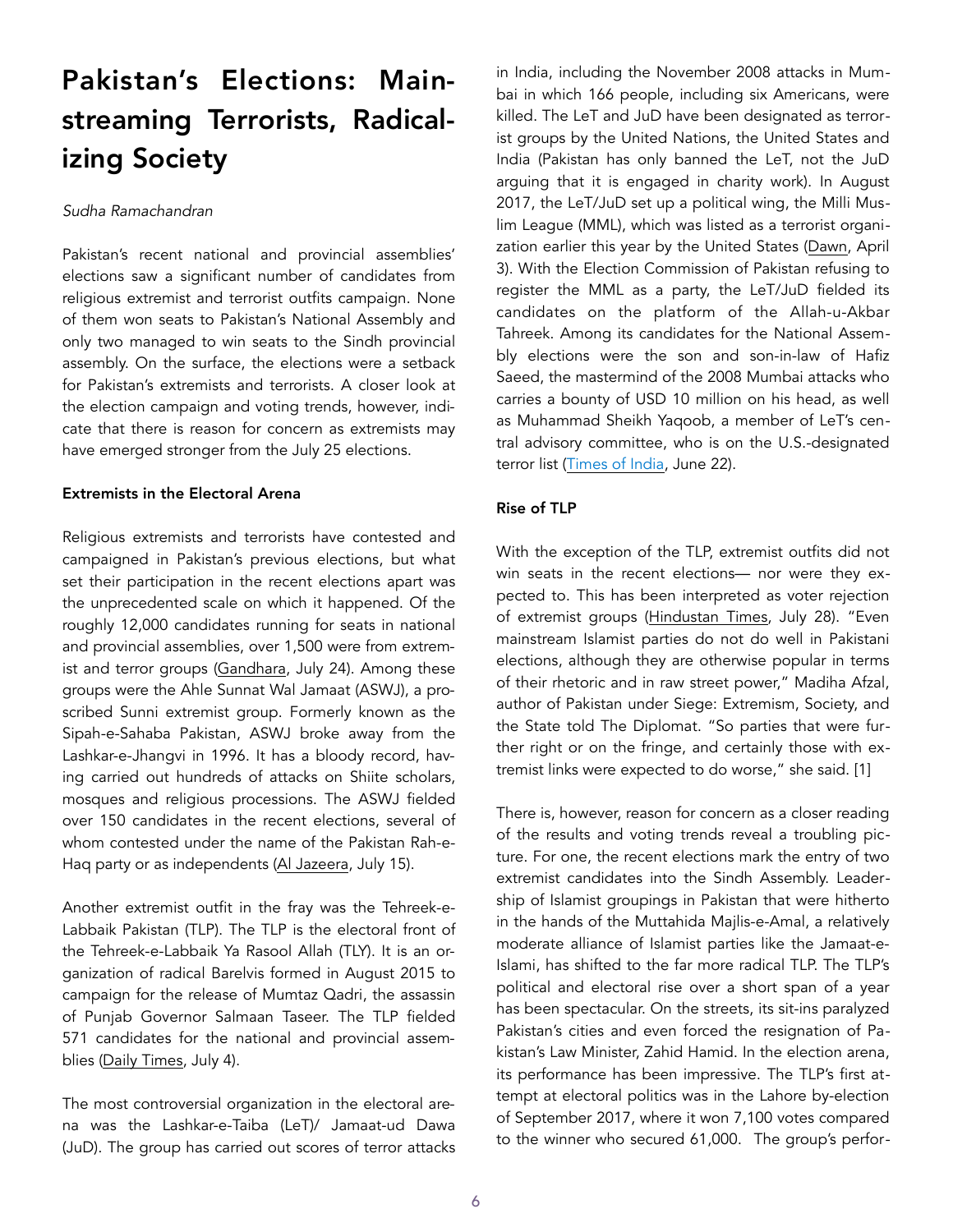mance was significant as it stood third, pushing the Pakistan People's Party to fourth place. The TLP improved on that performance in the recent elections, winning a total of two million votes across Pakistan, although it failed to win seats to the National Assembly. It stood third again in Lahore, and elsewhere in the Punjab province, it proved to be the spoiler between the Pakistan Tehreek-e-Insaaf and the Pakistan Muslim League-Nawaz. Importantly, two TLP members-turned-legislators will now sit in the Sindh Assembly ([Rising Kashmir,](http://www.risingkashmir.com/article/rise-of-the-radical-4496.html) August 13).

#### Moderating Terrorists?

The large number of extremist candidates in recent elections owe much to the Pakistan military's implementation of a plan to mainstream terrorist groups by nudging them to contest elections. Apparently, in 2016, the military proposed this plan to the then Prime Minister Nawaz Sharif, who turned it down. His removal from power in 2017 cleared the way for the plan's implementation. Two weeks after Sharif's exit, the formation of MML was announced [\(The News,](https://www.thenews.com.pk/print/230555-Plan-to-bring-militants-to-mainstream-under-way) September 17, 2017).

More recently, in June, the National Counter-Terrorism Authority lifted the ban on the ASWJ, clearing the way for its participation in the election. Its leader Mohammad Ahmed Ludhianvi was removed from the Fourth Schedule of the Anti-Terrorism Act by Pakistan's caretaker government. Ludhianvi's assets were unfrozen and restrictions on his movement removed [\(Express Tribune,](https://tribune.com.pk/story/1744294/1-govt-lifts-ban-aswj-unfreezes-assets-chief-ahmed-ludhianvi/) June 27).

Mainstreaming militants is aimed at getting them to moderate their views and methods by taking up ballot box politics instead of violent means. It has worked well in some situations, as in Nepal, for instance, where the Maoists gave up armed struggle, moderated their demands, contested elections and joined the political mainstream. This didn't happen in Pakistan. None of the candidates, extremist organizations, or their leaders moderated their views or renounced violence ([Dawn,](https://www.dawn.com/news/1421901) July 23). In fact, the TLP leader Khadim Hussain Rizvi threatened to "wipe Holland off the face of the earth," should it allow a cartoon drawing competition of the Prophet Mohammed. ASWJ chief Ludhianvi warned that not a single Shiite would remain alive in Pakistan if he came to power [\(Samaa TV,](https://www.samaa.tv/video/2018/07/if-i-had-the-atom-bomb-i-would-wipe-out-holland-khadim-hussain-rizvi/) July 4; [Daily Times,](https://dailytimes.com.pk/275236/what-about-the-minorities-2/) July 30).

#### Mainstreaming Terrorism

Liberal Pakistanis have strongly denounced the strategy of mainstreaming terrorists. "Allowing extremists to enter the electoral arena is a mistake," Afzal said, pointing out that "even if they don't do well electorally, allowing their rhetoric in the political mainstream validates them and thus will only further radicalize Pakistan." [2]

Pakistani analysts are arguing that bringing known terrorists like Saeed into the mainstream is not going to deradicalize them or make them more political or moderate. Rather, they warn this will radicalize society, ([Indi](https://indianexpress.com/article/opinion/columns/pakistan-hafiz-saeed-military-terror-funding-lashkar-mainstreaming-terror-4878135/)[an Express,](https://indianexpress.com/article/opinion/columns/pakistan-hafiz-saeed-military-terror-funding-lashkar-mainstreaming-terror-4878135/) October 7, 2017).

The military's strategy of mainstreaming terrorists distinguishes between what it describes as "good terrorists" and "bad terrorists." Bad terrorists, such as the Tehreeke-Taliban Pakistan, which target the Pakistani state and have declared war on the military establishment, are not part of the military's mainstreaming strategy. The mainstreaming strategy applies only to the good terrorists, i.e., the Pakistan military's protégés and favored proxies such as the LeT/JuD, which serve as tools of its policy towards India. Mainstreaming organizations such as the LeT/JuD appears aimed at reducing international pressure on Pakistan by projecting them as political players.

#### Conclusion

Pakistan's attempt at mainstreaming extremist and terrorist outfits by permitting them to contest elections is deeply flawed. None of these groups were required to renounce violence or moderate their views as a condition to contest elections. Their hateful rhetoric received much publicity at rallies. Although these outfits did not win seats in the National Assembly, they emerged as winners from the elections, having acquired a new respectability and legality. Rather than moderating them and bringing them into the political mainstream, Pakistan is in danger of normalizing extremism.

*Dr. Sudha Ramachandran is an independent researcher and journalist based in Bengaluru, India. She has written extensively on South Asian peace and conflict, political and security issues.* 

#### **Notes**

[1] Author interview with Madiha Afzal, non-resident fellow at the Brookings Institution and author of Pakistan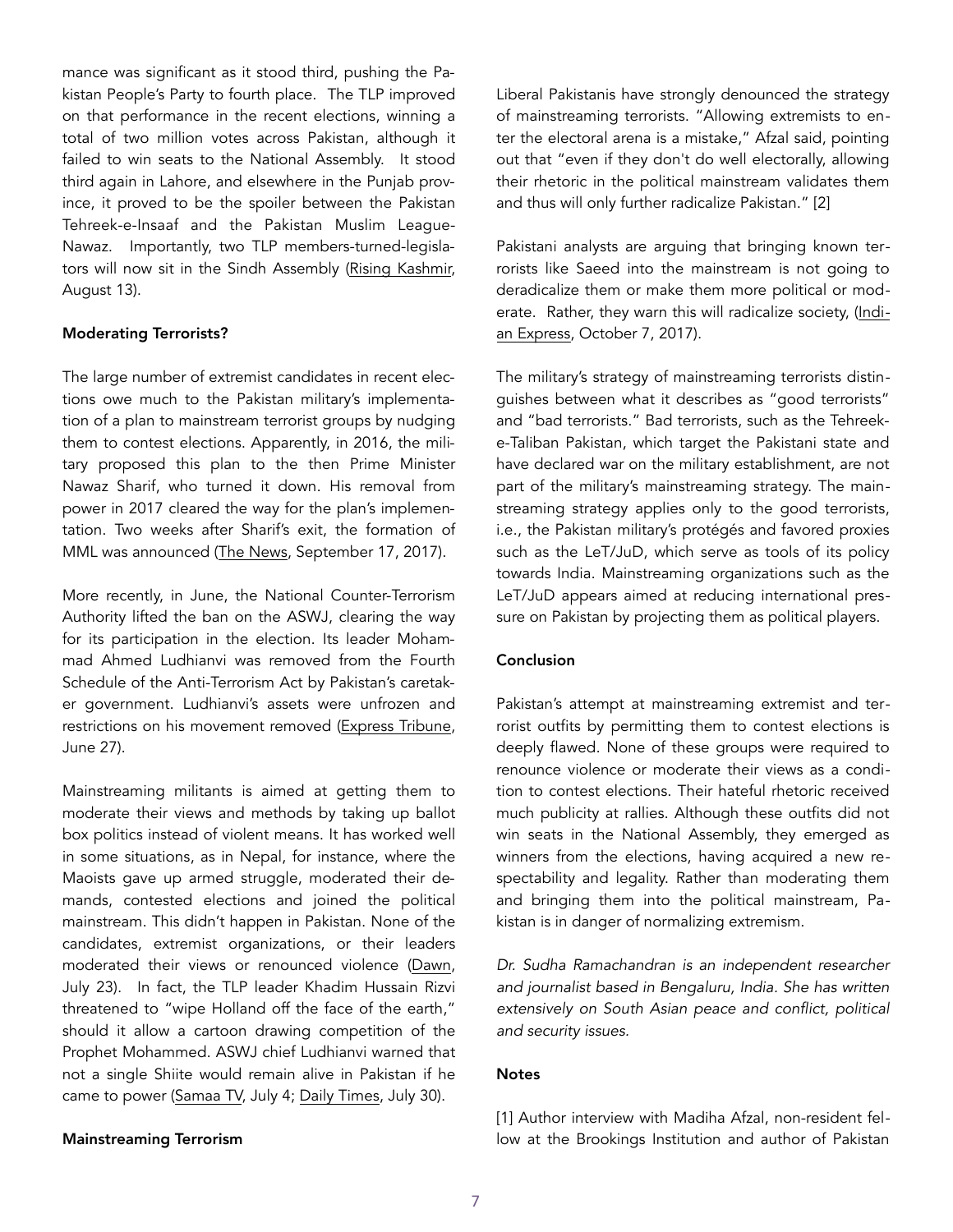under Siege: Extremism, Society, and the State, Washington D.C., August 17.

[2] Ibid.

# The Turkistan Islamic Party in Double-Exile: Geographic and Organizational Divisions in Uighur Jihadism

#### *Jacob Zenn*

#### Introduction

The Turkistan Islamic Party (TIP) was one of the world's more obscure jihadist groups until it emerged as a key player in the Syrian civil war in 2013. When the then Afghanistan-and-Pakistan-based TIP first began releasing videos in 2008—the year the TIP and corresponding media group, Islom Awazi (Voice of Islam) was created it appeared to be more of a propaganda group with a militant wing than a militant group with a propaganda wing ([Terrorism Monitor, March 17, 2011](https://jamestown.org/program/jihad-in-china-marketing-the-turkistan-islamic-party/)). Its videos indicated it only had an underwhelming several dozen fighters across that border region.

Despite initial ambiguity about the TIP, its videos since 2008 have always made it clear the group has an ideological affinity for al-Qaeda and loyalty to the Taliban. The U.S. capture of Uighurs in Afghanistan as early as 2001 and 2002 also revealed several dozen Uighur militants were initially placed under the leadership of the Islamic Movement of Uzbekistan (IMU) in Afghanistan. The IMU was fighting under the leadership of the Taliban. [1] A review of the TIP's origin suggests its first members were among those Uighurs who fled China during crackdowns on Uighur nationalism in Xinjiang in the 1990s. They found safe haven in one of the only countries that would accept them—Taliban-ruled Afghanistan. There they became jihadists, if they were not already when they were previously in Xinjiang. Despite the TIP's origins in Afghanistan and stated loyalty to the Taliban, the group's involvement in the Syrian civil war has led some individual TIP members to shift their loyalty instead to the Islamic State or become involved with non-al-Qaeda militants.

The TIP has evolved and expanded significantly from its primary base in Afghanistan and Pakistan to its current role fighting in Syria. The group has also found itself in new positions both in relation to the Syrian and global jihadist milieus, and the primarily Turkey-based exiled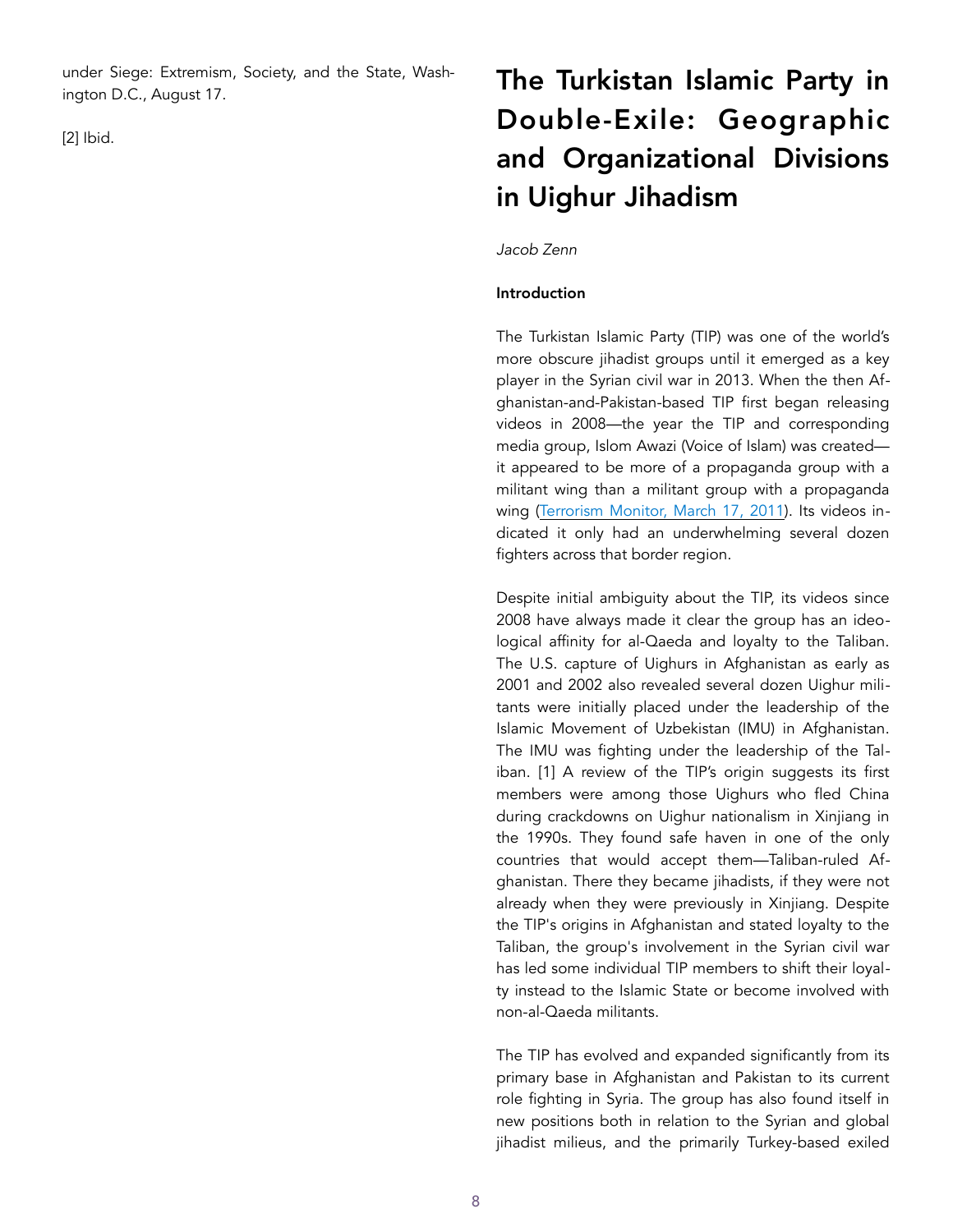Uighur Islamist milieu. As a result of this, the TIP has become more divided both organizationally and geographically between its branches in Syria and Afghanistan than it ever has been, with a significant contingent of TIP fighters likely to align with the Turkishbacked militants in Syria. In a worst case scenario for the TIP, these fighters are more likely to retreat to Turkey than back to Afghanistan and Pakistan if the Syrian army —with Russian support—retakes Idlib (and possibly Afrin as well). Many of the TIP's current members, therefore, will likely remain in exile (in Turkey or Syria) from their original exile (in Afghanistan).

#### The TIP's Confusing Career in China

On the surface, the TIP's evolution from a fledgling propaganda-focused militant group in Afghanistan and Pakistan to a key player in the Syria conflict is difficult to assess due to inconsistencies between some of its earlier claims and the actual attacks it proved it carried out. For example, the TIP claimed two bus bombings in Kunming, Yunnan Province and another bombing in Shanghai just ahead of the Beijing Olympics in 2008 ([Telegraph, August 4, 2008](https://www.telegraph.co.uk/sport/olympics/2499084/Beijing-Olympics-Security-stepped-up-after-terror-attack-kills-16-Chinese-policemen.html)). Although Beijing acknowledged a TIP commander ordered attacks on the Olympics, it still pinned those specific attacks on a loneactor, non-Uighur citizen who later in 2008 apparently tried to bomb a popular restaurant in Shanghai. Observers in China believed the government's claims to be more credible than the TIP's claims. The TIP likely was uninvolved in those attacks ([Shanghaiist.com, December](http://shanghaiist.com/2008/12/29/the_mysterious_deathbed_confession/)  [29, 2008\)](http://shanghaiist.com/2008/12/29/the_mysterious_deathbed_confession/).

There was also a major stabbing in Kashgar, Xinjiang two weeks before the Beijing Olympics that killed 14 border policemen, but the TIP did not claim the attack ([Telegraph, August 4, 2008\)](https://www.telegraph.co.uk/sport/olympics/2499084/Beijing-Olympics-Security-stepped-up-after-terror-attack-kills-16-Chinese-policemen.html). The timing of that attack would nonetheless suggest the attackers intended to disrupt the Olympics and gain attention for their cause. It remains unclear who carried out the attack in Kashgar, but the tactic of stabbing, the targeting of Chinese security forces, the timing before the Olympics and the location of the Xinjiang border suggests it was probably Uighur Islamic or nationalist militants. When China convicted two Uighurs in the attack, the media did not report any international or TIP angle to their operation ([China Daily, April 10, 2009\)](http://www.chinadaily.com.cn/china/2009-04/10/content_7664649.htm).

The TIP also claimed several other attacks in China after 2008, including a sample listed below:

•A truck hit-and-run on pedestrians and a mass stabbing attack in Kashgar on Ramadan Eve in 2011 that killed more than 10 people

•A low-sophistication suicide car-bombing in Tiananmen Square in Beijing in October 2013 that killed several foreigners

•A mass stabbing at the Kunming Train Station in March 2014 that killed 29 people

•An apparent double-suicide bombing (or suitcase bombing) at Urumqi Train Station in April 2014

•Car-bombings and explosions at an Urumqi market street in May 2014 that killed dozens (Terrorism Monitor, [May 24, 2015\)](http://www.jamestown.org/single/?tx_ttnews%255Btt_news%255D=43968&no_cache=1%22%20%5Cl%20%22.Vp8iOVN97I0)

However, only the 2011 hit-and-run attack in Kashgar was credibly proven to be organized by the TIP in Afghanistan. One of the attackers was featured training in a TIP video in the Afghanistan-Pakistan border region ([jihadology.net, October 15, 2011\)](https://jihadology.net/2011/10/15/%E1%B9%A3awt-al-islam-media-foundation-presents-a-new-video-message-from-the-amir-of-%E1%B8%A5izb-al-islami-al-turkistani-turkistan-islamic-party-shaykh-%E2%80%98abd-al-shakur-damala-on-the-occas/). The other attacks, such as the 2011 car-ramming and mass stabbing attack in Kashgar, may have involved TIP-trained-or-inspired militants or militants inspired by jihadism more generally, but their provenance was unclear. In some cases, the attackers seem to have been disgruntled about grievances such as not receiving approval to build a mosque or being able to travel abroad to countries such as Turkey ([Telegraph, March 5, 2014;](https://www.telegraph.co.uk/news/worldnews/asia/china/10677244/Kunming-knife-gang-tried-to-leave-China-before-attack.html) [sinosphere.blogs.ny](https://sinosphere.blogs.nytimes.com/2013/11/07/tiananmen-attack-linked-to-police-raid-on-a-mosque-in-xinjiang/)[times, November 7, 2013\)](https://sinosphere.blogs.nytimes.com/2013/11/07/tiananmen-attack-linked-to-police-raid-on-a-mosque-in-xinjiang/). China nevertheless attributed those attacks to what it called the East Turkistan Islamic Movement (ETIM) – the broader term it uses for Uighur jihadist groups including the TIP itself.

Although the TIP still claimed some terrorist attacks in China after 2013, attacks have since become increasingly rare, with the last major attack in China occurring in March 2014. In fact, China reported the country was "free of terror attacks" for the first time in 2017 ([China](http://www.chinadaily.com.cn/a/201803/14/WS5aa85540a3106e7dcc1416ca.html)  [Daily,](http://www.chinadaily.com.cn/a/201803/14/WS5aa85540a3106e7dcc1416ca.html) March 14). The TIP has become increasingly prominent in Syria since 2013 but almost a non-factor in China itself. The group announced in its feature publication Islamic Turkistan in 2013 that it was moving fighters to Syria to defend the Syrian Muslims, with the implication that Muslims should also defend the Uighurs in Xinjiang ([Islamic Turkistan #13, August 17, 2013\)](https://jihadology.net/2013/08/17/%E1%B9%A3awt-al-islam-presents-issue-13-of-%E1%B8%A5izb-al-islami-al-turkistanis-turkistan-islamic-party-magazine-turkistan-al-islamiyyah/). The group's profile in China and even Afghanistan and Pakistan has decisively waned since then, while in Syria it has risen.

#### Jihadist Divisions in Syria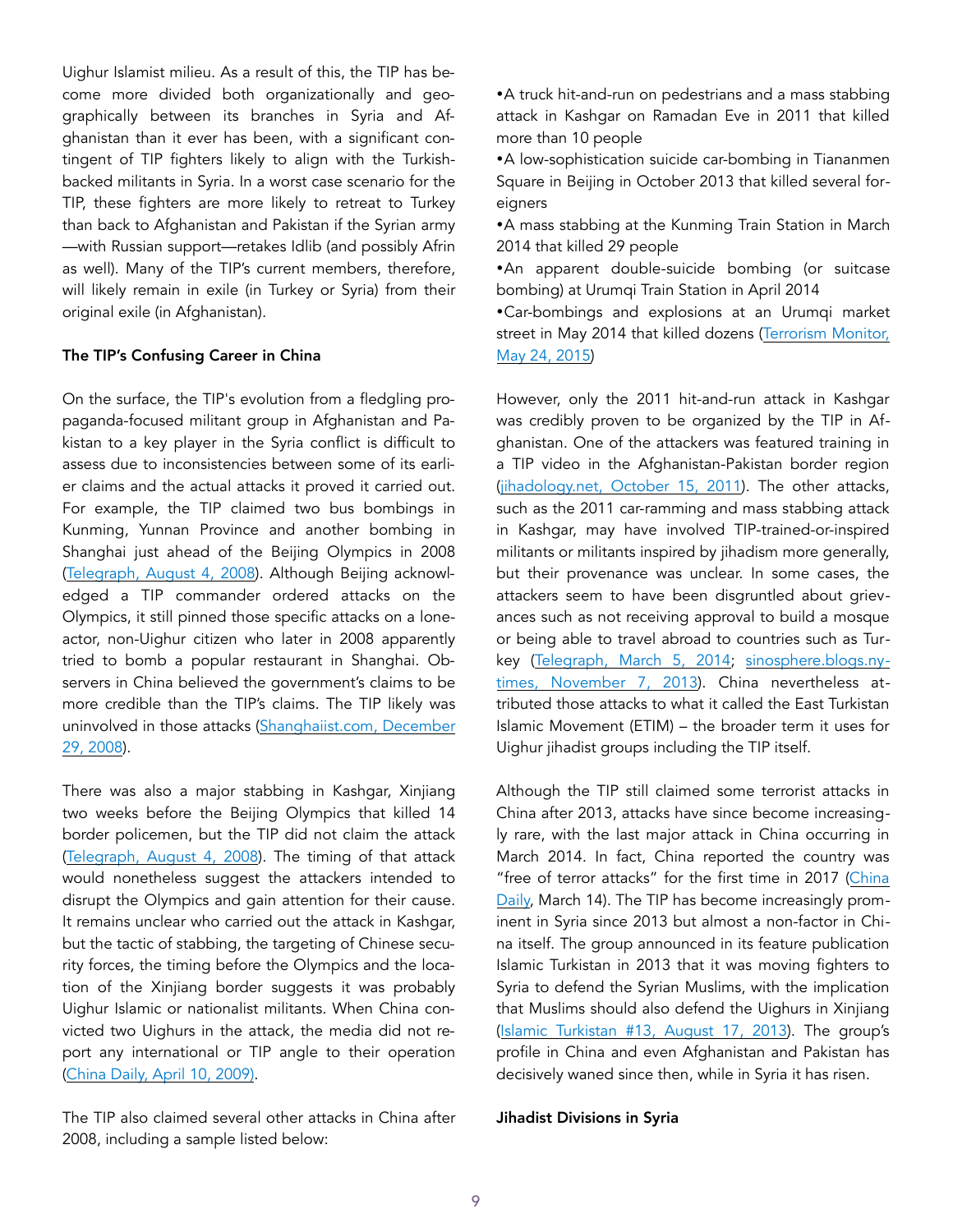While the TIP's earlier operations in Afghanistan and China were often unclear, by 2014 Uighurs were regularly seen in TIP videos from jihadist groups in Syria. TIP's Islom Awazi media wing began to release videos with a new style of branding that was of a higher quality than the group ever had in Afghanistan. The videos proved its fighters had not only arrived in Syria but were also fighting alongside the al-Qaeda affiliate, Jabhat al-Nusra, in northwestern Syria and taking part in key battles in Syria in Idlib and Homs. The TIP that was once obscure in Afghanistan and Pakistan quickly became one of the vital members of the jihadist coalitions in Syria that included Jabhat al-Nusra and its successor groups. The TIP's upgraded media branding, new stylish uniforms and its new Arabic-speaking commander in Syria, Abu Rida al-Turkistani (possibly descended from Uighurs but raised in Saudi Arabia), who died in 2014, all suggested the TIP was receiving new sponsorship in Syria.

Despite the TIP's initial battlefield successes in Syria, it has since begun to suffer from factionalization for the first time in its history. In fact, until 2018 the TIP had a "Syria branch" and an "Afghanistan branch" that were complementary, with both maintaining loyalty to the Taliban. Now, however, the divisions within the Syria jihadist milieu may be affecting the TIP. Some fighters appear to be aligning more with Huras al-Din, which is a successor to Jabhat al-Nusra and has a pro-al-Qaeda and global jihadist outlook [\(@MzmjerSH, July 13\)](https://twitter.com/MzmjerSh). Other fighters, however, appear more aligned with Turkish objectives in Syria and have supported Operation Euphrates Shield and may align more with Turkish-backed militants than Huras al-Din. The leadership of the TIP in Syria maintains its loyalty to the Taliban, but it may be having trouble determining whether the Islamic coalition aligned with Turkey or the jihadists in Huras al-Din are true to the Taliban's "policy and methodology"([@Mzm](https://twitter.com/MzmjerSh)[jerSH, July 13](https://twitter.com/MzmjerSh)). The TIP leadership wants to stay out of the infighting between factions in Syria, but given the splits within the jihadist groups there, the TIP has apparently not been able to avoid factionalization itself.

There were likely two main reasons why the TIP was unable to withstand factionalization in Syria. First, al-Qaeda's "shaykhs and ideologues" began to influence the group and reportedly even paid fighters to stay with Huras al-Din even though other TIP fighters rejected being "bribed." Second, some TIP fighters served as intermediaries for Jund al-Aqsa fighters during a period when several dozen of them fled infighting in northwest

Syria to join Islamic State in Raqqa in eastern Syria in 2017. These TIP fighters, therefore, became more exposed to Jund al-Aqsa's pro-Islamic State ideology. The Islamic State's Wilayah Al-Furat saw an opportunity to capitalize on their increased exposure and, in February 2017, dedicated an entire video to calling for more Uighurs to join the group in Syria ([Jihadology, February](https://jihadology.net/2017/02/27/new-video-message-from-the-islamic-state-it-is-those-who-are-the-truthful-coverage-of-the-life-of-emigrants-from-eastern-turkistan-in-the-land-of-the-caliphate-wilayat-al-furat/)  [27, 2017\)](https://jihadology.net/2017/02/27/new-video-message-from-the-islamic-state-it-is-those-who-are-the-truthful-coverage-of-the-life-of-emigrants-from-eastern-turkistan-in-the-land-of-the-caliphate-wilayat-al-furat/). As a result, pro-Huras al-Din and Islamic State-leaning fighters in the TIP today (not including those who actually did defect to the Islamic State and thus are no longer in the TIP) would not be willing to join a coalition of militants supported by "apostate" Turkey. Nevertheless, some TIP members have sought to join the Turkey-backed militant coalition and have maintained relative moderation compared to those members of the TIP who seek to remain with Huras al-Din and the former members who defected to the Islamic State.

The TIP's overall leader, Abdul Haq al-Turkistani, who reemerged in 2016 after having been reported killed in a drone strike several years earlier (and faked his death for security reasons), is apparently dissatisfied with the group's factionalization ([Jihadology, May 28, 2016;](https://jihadology.net/2016/05/28/new-video-message-from-%E1%B8%A5izb-al-islami-al-turkistani-in-bilad-al-sham-special-interview-with-the-leader-shaykh-abd-al-%E1%B8%A5aqq/) [Dawn, May 1, 2010\)](https://www.dawn.com/news/963902). He reportedly stated that the new divide in the TIP in Syria is "satisfying" to China (@saleelalmajd1, July 9—link broken). He is, however, not in Syria but in Afghanistan-Pakistan with the TIP's general leadership. Therefore, his ability to reign in the Syriabased TIP factions is minimal (@saleelalmajd1, July 9).

The Taliban has also tried to deal with the TIP's factionalization. Two Uighur commanders who fought alongside the Taliban for years were deployed from Afghanistan to Syria in February 2018. Neither of them were wellknown beforehand, at least compared to other more public TIP leaders seen in its videos, such as Abdul Haq al-Turkistani. One of the commanders, Abu Umar al-Turkistani, was appointed by the Taliban to be the general leader of the TIP in Syria, while the other commander, Abu Muhammad al-Turkistani, was appointed to be TIP's military commander in Syria. Abu Umar al-Turkistani had reportedly trained "thousands" of Uighurs in Afghanistan over the course of the last 10 years and was an "expert in heavy and light weaponry in war zones." Abu Muhammad al-Turkistani was reportedly an expert in "tactical maneuvers and operations." According to the Taliban, any faction in Syria and TIP members must abide by the decisions of these two leaders concerning alliances. It is, however, unclear where these two leaders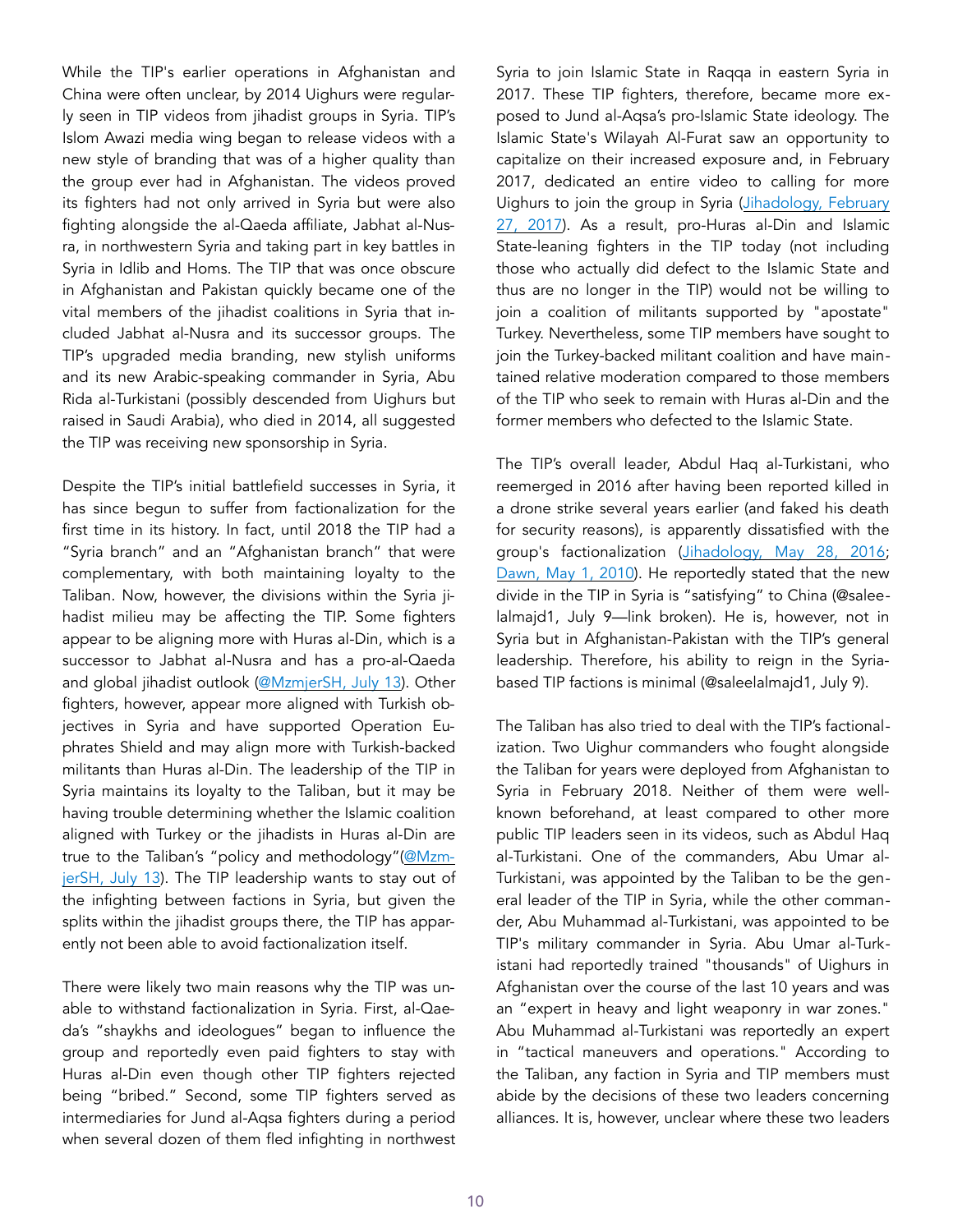stand with regard to Huras al-Din and the Islamist militant coalition aligned with Turkey in Idlib, Syria.

#### Non-jihadist Influences on the TIP

If the TIP is the jihadist wing of what China would refer to as ETIM, then the Istanbul-based and Uighur-led East Turkistan Education and Solidarity Association (ETESA) is the Islamist wing of ETIM. Although it is unclear when ETESA was founded, it first attracted China's attention at the start of the Syrian war in 2012, when China accused it of helping ETIM members travel to Syria (Global [Times, October 19, 2012](http://www.globaltimes.cn/content/740936.shtml)). One theory about its origins is that it was comprised of members of the Turkey-based East Turkistan Liberation Organization (ETLO), which in 2003 under War on Terror pressures in Turkey decided to "achieve independence by peaceful means" and remain in Turkey. At the same time, the group acknowledged that "inevitably" a separate "military wing" would form ([rfa.org, January 29, 2003](https://www.rfa.org/english/news/97878-20030129.html)). That military wing became the TIP whether or not the ETLO, or what became ETESA, had a hand in its formation.

It is also likely the TIP and ETESA overlap not only overtly in some of their similar anti-China messaging. The ETSA also filters some Uighurs to Turkey from China, or Afghanistan, and into Syria. ETESA, however, is staunchly pro-Turkey and thus also pro-President Erdogan and pro-Operation Euphrates Shield. In March 2018, for example, ETESA led a "Loyalty March" of several hundred Uighurs to Hatay Province, which borders Syria, to express support for Turkey's military operations in Afrin. ETESA members cooked Uighur plov for Turkish soldiers and met with the AK Party head in Hatay. It was at this event that a video was posted on Twitter of a Uighur dressed in a Turkish military uniform declaring war against President Xi Jinping and the Communist Party of China, warning Chinese civilians to leave "East Turkistan" [\(Al-Masdar, March 18](https://www.almasdarnews.com/article/uyghur-militant-filmed-with-turkish-backed-rebels-near-afrin/)).

Only two months before that event, in January 2018, ETESA led another group of 500 Uighurs in a march to a military base near Zeytinburnu, the main Uighur neighborhood in Istanbul. There, the group submitted their applications to join the Turkish military operations in Afrin to the head of the military base. At the event, the head of ETESA, Hayatullah Oghuzgan, said "the enemies of Turkey are the enemies of people from East Turkistan" and that the Uighurs "stand with the Turkish military in Afrin to clean up terrorists" who want to "divide Turkey" [\(tv2.istiqlal.net, January 22\)](http://tv2.istiqlal.net/).

ETESA's alignment with Turkey could, therefore, prove to be decisive for TIP fighters' own calculations about their alliances in Syria. According to jihadist sources, there are an estimated 10,000 or more Uighurs in Syria, including TIP fighters and their family members. There are some doctrinal reasons for some of those TIP fighters to side with the Turkey-aligned militants in Syria if they find Huras al-Din to be too extreme. However, if the jihadists and militants of all factions are defeated in Idlib like they were in Aleppo, then the TIP fighters and their families will likely need to depend on ETESA and the Turkish government to find refuge in Turkey. As a result, certain as some TIP fighters may be that God will grant them victory in Syria, they may also be considering a Plan B retreating to Turkey. This means the TIP fighters may be more likely to side with the Turkey-aligned and ETESAsupported militants in Idlib than Huras al-Din or other al-Qaeda-aligned jihadist groups that Turkey no longer backs. This, in the short-term, may boost the militant coalition in Idlib, but also increase China's support to the Syrian army's efforts against that coalition and add some extra friction to China-Turkey relations at a time when the U.S-Turkey relationship is also experiencing friction.

TIP fighters now face a test between their loyalty to al-Qaeda and its allied groups in Syria; practical concerns about the welfare of themselves and their families (especially if considering a battlefield loss in Idlib); and meeting the expectations of their overall leader, Abdul Haq al-Turkistani, and the Taliban in Afghanistan (that is, if they can still readily communicate among counter-terrorism pressures in Syria and Afghanistan). The TIP as an organization and its fighters as individuals will, therefore, have to balance loyalty, ideology and practical concerns as they chart their next steps. The case of the TIP may also serve as a bellwether for how other jihadist groups, including Central Asian groups, will maneuver between the various scenarios in the next stage of the Syrian war.

[1] See, for example, "Citizens of China" at [https://](https://www.nytimes.com/interactive/projects/guantanamo/country/china) [www.nytimes.com/interactive/projects/guantanamo/](https://www.nytimes.com/interactive/projects/guantanamo/country/china) [country/china.](https://www.nytimes.com/interactive/projects/guantanamo/country/china)

*Jacob Zenn is an adjunct professor on Violent Non-State Actors in World Politics at the Georgetown University Security Studies Program (SSP) and fellow on African*